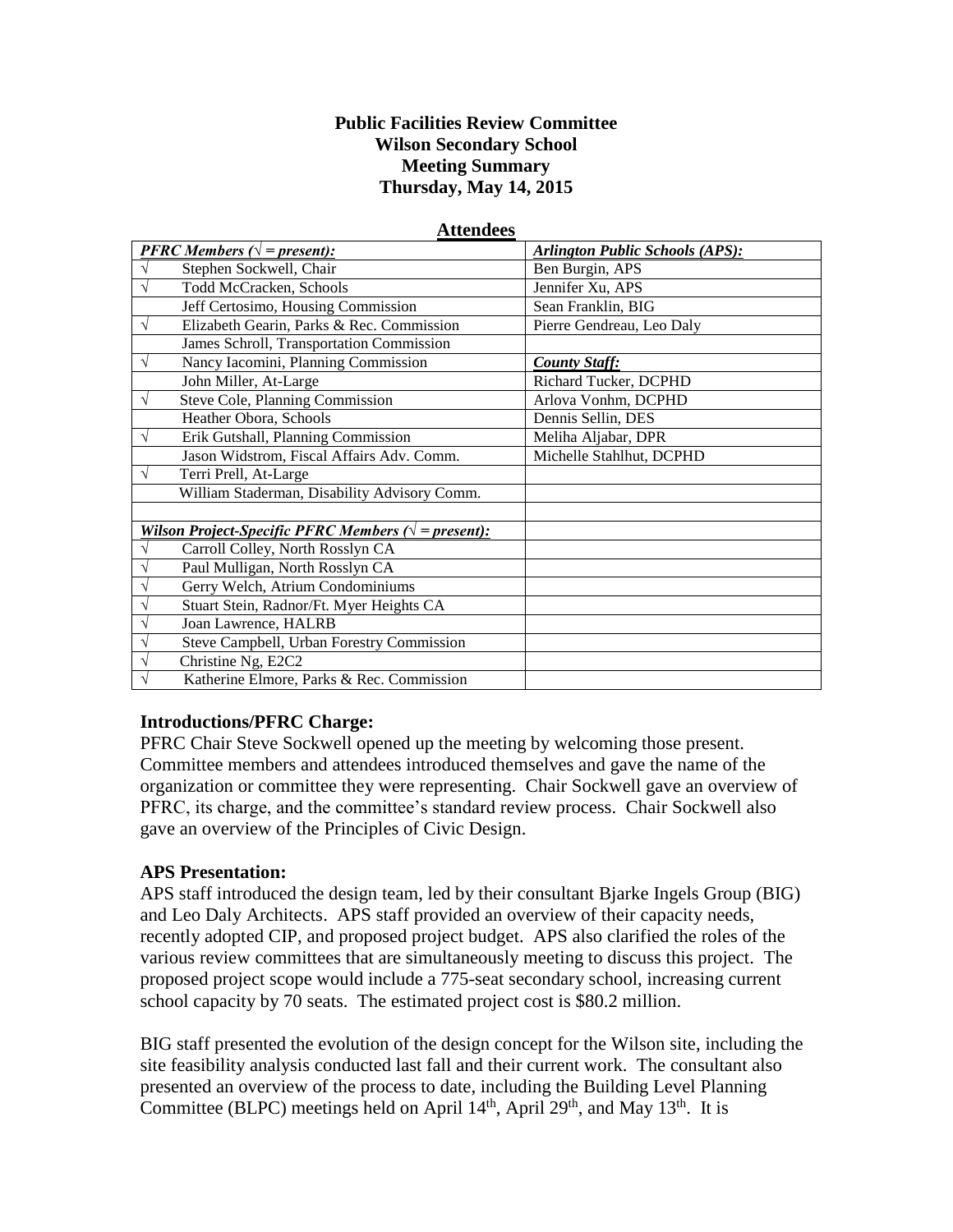anticipated that the concept plan will be complete by September 2015 and the schematic design phase will continue through April 2016. APS anticipates starting construction in April 2017 and being ready for occupancy in September 2019.

The consultants presented several concepts developed by participants at the second BLPC meeting for this project as well as the key objectives for the project. The interactive exercise at BLPC yielded several ideas which were further refined by BIG staff into five (5) design concepts, listed as follows:

- 1. Fanning Bars
- 2. Terraced Courtyards
- 3. Stepped Terraces
- 4. Shifting Courtyards
- 5. Stacked Bars

A diagram of each concept, including how it could be placed in different locations on the site, was provided in the consultant's presentation, which can be accessed from the APS website for the Wilson School project, located here:<http://www.apsva.us/Page/29273> The consultants indicated that the same five concepts were shared with the BLPC at their last meeting and that they intend to return with fewer, more refined schemes at the next meeting.

## **Arlington County Staff Presentation/Comments:**

Staff gave a brief overview of the use permit process. After the BLPC and PFRC processes are complete, APS will file a use permit for the school, which will require final approval by the County Board. CPHD staff provided an update on the WRAPS process, which is scheduled to be completed in July. A link to the draft plan will be distributed to committee members. Arlington County Department of Parks and Recreation Staff also discussed a one-page handout on Rosslyn Highland Park that was provided to committee members.

#### **PFRC Questions/Concerns:**

- Will the County Board and School Board meet again to discuss the draft Guiding Principles?
	- o Staff will update the committee on this.
- Concern was raised with regard to the proposed schedule, which would include School Board review of the concept design in August. It is atypical to hold public meetings in August in Arlington and this will also only allow two additional PFRC meetings to provide input on the concept design.
	- o APS traditionally holds one meeting in August and final action on the concept will not take place until September. APS staff will relay the PFRC's concerns.
- Please show the entire WRAPS Study Area for context on future plans. If possible also include the heights of adjacent buildings.
- How might the Stratford students interact with a terrace, as shown in one of the concepts?
	- o The Stratford program would be located on the ground floor but all levels would have accessible terraces. It hasn't been decided if access to the terraces would be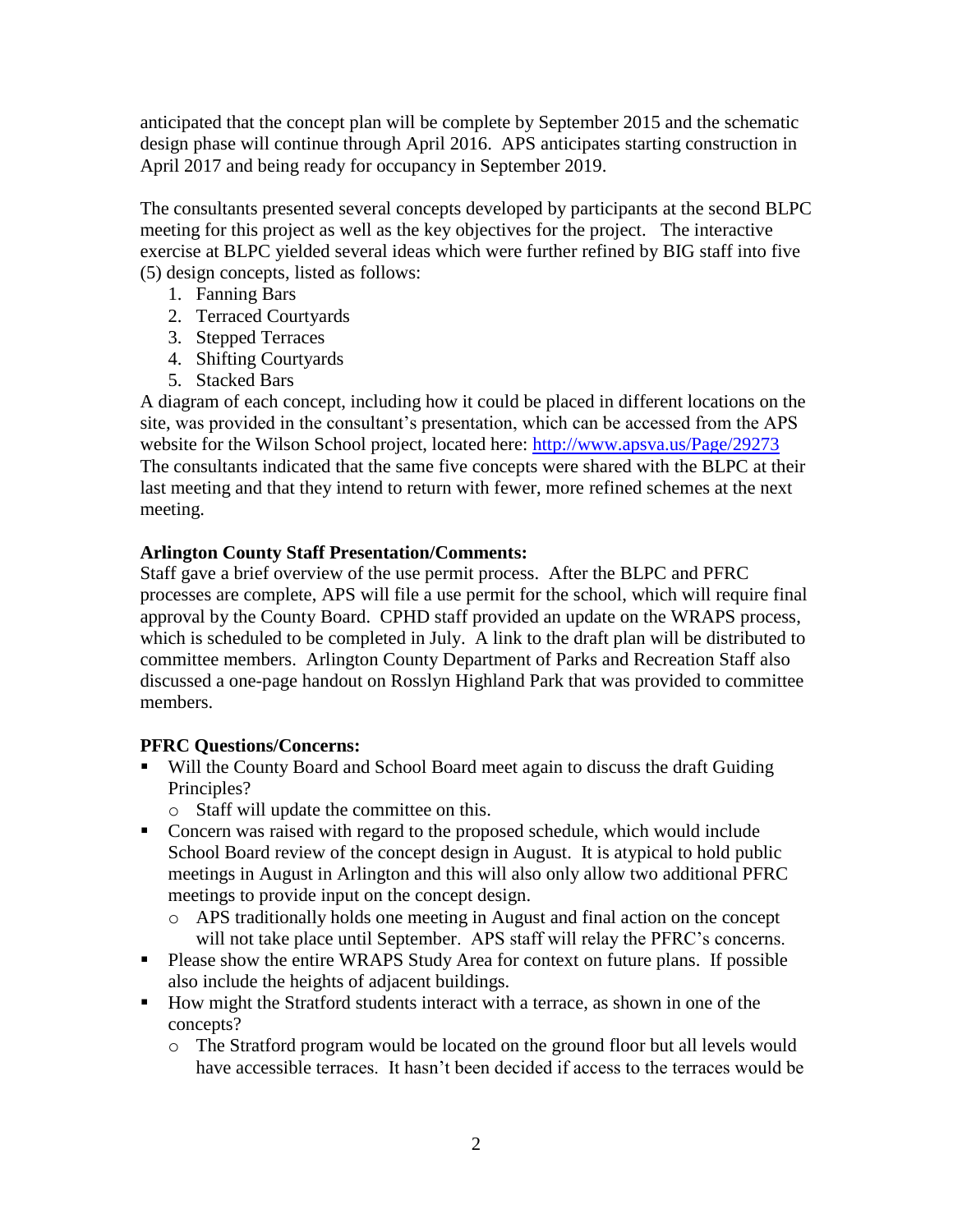from the inside of the building only. The possibility to have outside access to shared open space areas will be explored.

- Did the School Board decide to eliminate solar panels from the budget from this project?
	- o Not exactly. The initial budget was \$5 million dollars higher, which included funds for net zero improvements, like solar panels. However, the School Board ultimately approved the current budget and directed the design team to continue to study opportunities to include sustainability features.
- Is geotechnical planned for this site?
	- Study will be done. Parking garage is going to be underground but not thought to be a major issue at this point.
	- This site is the high point in Rosslyn so issues with bedrock experienced nearby may not prove to be an issue here.
- Keep historic school in mind as additional work is done with regard to design schemes for the site.

# *Design Concepts/Building Siting*

- Stepped Terraces
	- o Concept takes up a lot of ground level open space.
	- o Are terrace spaces large enough for basketball courts? They should be accessible by the public.
		- Not determined yet but possible. Larger terrace areas could be located on lower levels to be accessible by the public.
- Fanning Bars
	- o Is there a practical way to use the triangular spaces in between the bars?
		- Yes, that is being studied further now.
		- This concept could accommodate secure open space for students as well as additional tree canopy.
- Desire expressed to have a civic presence along Wilson Boulevard.
- Was an L-shaped building considered for the site?
	- o This was studied and found to be problematic due to the location of the adjacent uses (e.g., 7-11) and the impacts on building footprint.
- Future buildings will likely be very predictable here with regard to building form. Use this as an opportunity to do something different here. Provide something with more movement.
- Some members indicated a preference for having the school sited on Wilson Boulevard and among the five concepts, the most positive feedback was provided for the fanning bars and stacked bars.
- Are rooftop recreational activities still being considered?
	- o Yes, to the extent that it allows more grade level space to be preserved. HB-Woodlawn program is not required to have regulation-sized athletic fields so there is some additional flexibility. However, they will still need to provide required space for physical recreation.
- Which concept best meets the project goals?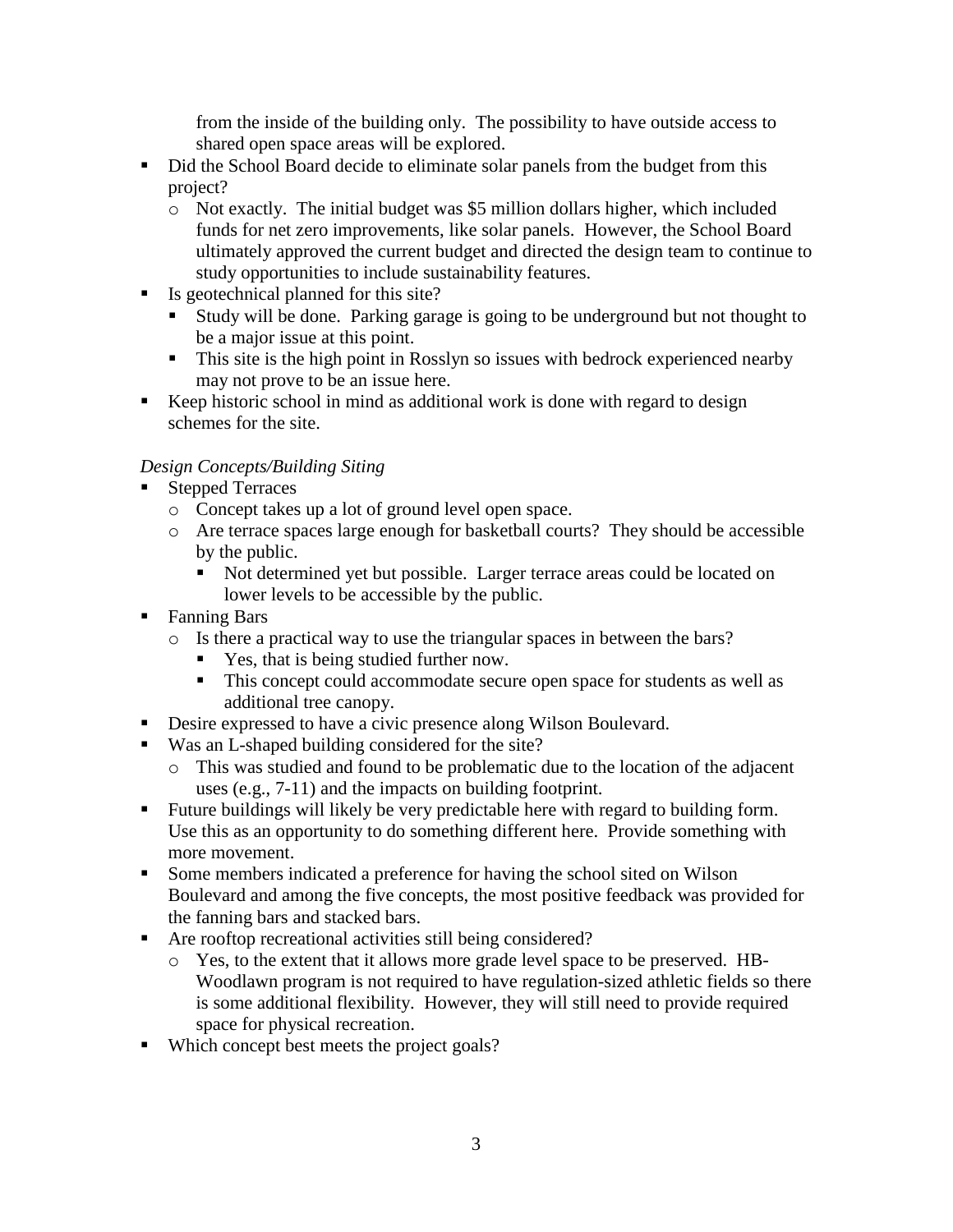- o No decisions or formal opinions have been formed yet, but the stepped courtyards might be a good option. There also has been a lot of interest, among the design team, in the fanning bars.
- Consider the potential need to build on top of this building in the future.

## *Open Space/Recreation/Playing Fields*

- Can an ultimate Frisbee field be achieved by using County parkland?
	- o A regulation size ultimate Frisbee field would not work, even with the use of adjacent County parkland, due to the current WRAPS concept for the Penzance property. However, the School Board has asked the County Board to continue to explore this further.
- Goal should be to have public open space clearly visible from Wilson Boulevard.
- Please provide information about the aggregate amount of open space, both at grade and above ground, for both APS and for general use by the public, associated with each future design concept or scheme.
- Committee members discussed the potential use of artificial turf vs. natural grass on the site.
	- o DPR staff indicated that there is no official County position on either material. APS to coordinate with DPR on determining material for any shared field spaces. Most recent school projects included natural grass.
- **Preference expressed generally for a concept that would optimize area for open space** on both street sides, as a way to obtain additional tree canopy.
- Provision of an at grade basketball court was encouraged.

# *Parking/Circulation/Transportation*

- What is planned for the underground level(s)?
	- o About 10% of school programming could be located underground, including the auditorium, film studio, parking, and block box theater.
- Would you consider putting parking underneath the field?
	- o Yes, this is being studied. It's easier to do under the field than under the building.
		- Look at parking underneath the National Cathedral and Sidwell Friends School as local examples.
- Alley/service road off Wilson Boulevard is worth additional discussion. Not preferred from major road –– inconsistent with Master Transportation Plan policies.
- What do other schools in urban environments do about bus drop off?

## **Public Comment:**

There were no speakers who provided comment at the meeting.

# **BLPC Update:**

- **BLPC** has met three times so far and will meet twice again prior to the next PFRC meeting.
- $\blacksquare$  The committee will likely review the next round of concepts/schemes by BIG likely no more than three, which will also be presented at the next PFRC meeting.